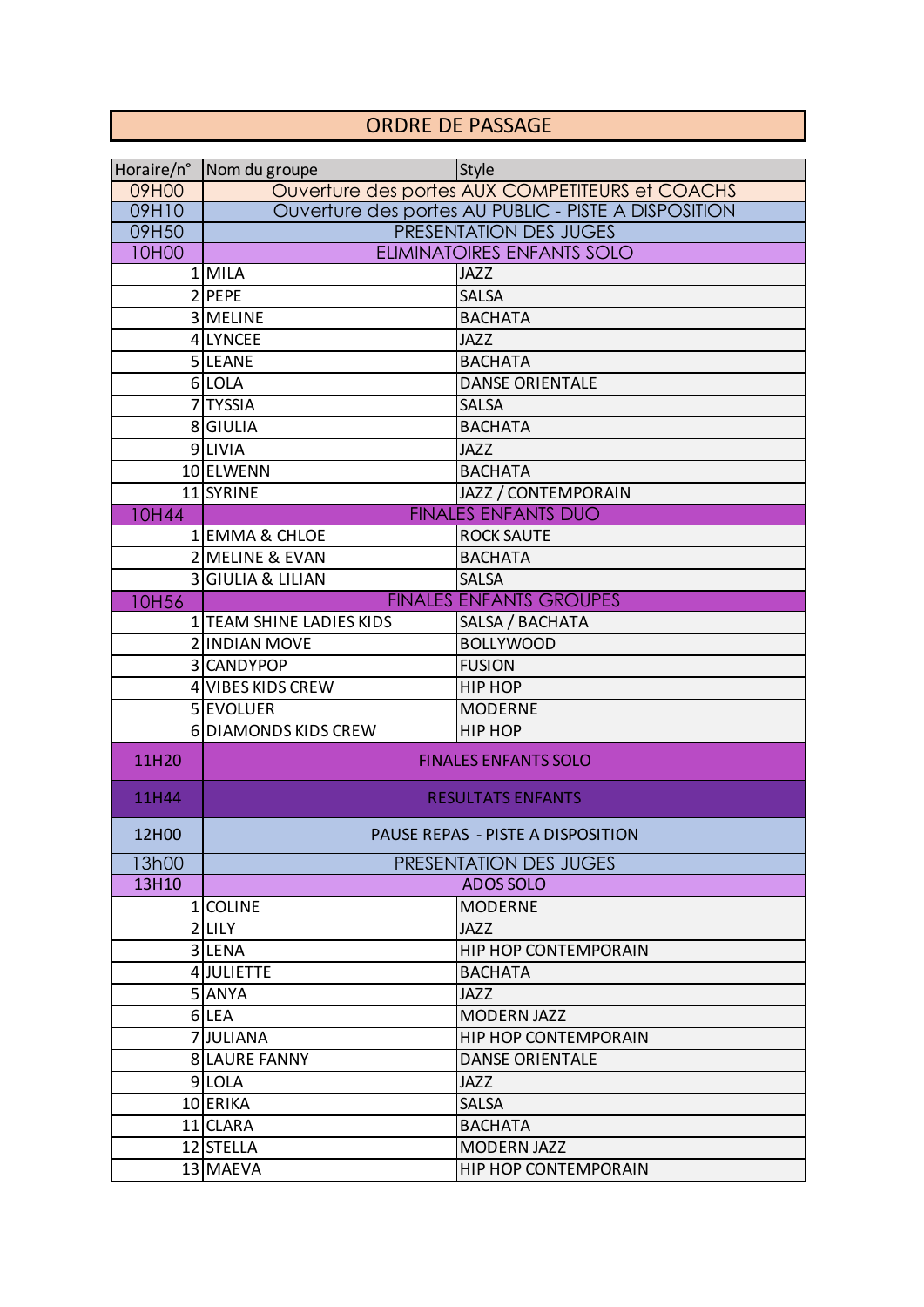|       | 14 NAELLE                      | <b>JAZZ</b>                 |  |
|-------|--------------------------------|-----------------------------|--|
|       | 15 MAEL                        | <b>FUSION</b>               |  |
|       | 16 MANON                       | <b>BACHATA</b>              |  |
|       | 17 MALENA                      | <b>MODERN JAZZ</b>          |  |
|       | 18 TIPHAINE                    | <b>CONTEMPORAIN</b>         |  |
|       | 19 OCEANE                      | <b>JAZZ</b>                 |  |
|       | 20 ANGELINA                    | <b>BACHATA</b>              |  |
|       | 21 ELENA                       | <b>SALSA</b>                |  |
|       | 22 EMMA                        | <b>JAZZ</b>                 |  |
|       | 23 NOÉ                         | <b>VOGUING</b>              |  |
| 14H42 | <b>ADOS GROUPE</b>             |                             |  |
|       | 1 TEAM & CO                    | HIP HOP                     |  |
|       | 2 Lambacrew                    | <b>BOLLYWOOD</b>            |  |
|       | 3 That's us                    | <b>STREET COMMERCIAL</b>    |  |
|       | 4 V-crew                       | <b>RAGGA DANCEHALL</b>      |  |
|       | 5 Nuance kids                  | <b>DANSE URBAINE</b>        |  |
|       | 6 Diamonds Little Queens       | <b>BACHATA</b>              |  |
|       | <b>7 STREET CONNEXION</b>      | <b>STREET JAZZ</b>          |  |
|       | <b>8 THE WAY DANCE CREW</b>    | <b>FUSION</b>               |  |
|       | <b>9 AMBITION COMPANY</b>      | <b>URBAINE</b>              |  |
|       | 10 Luniz crew                  | HIP HOP                     |  |
| 15H26 |                                | <b>ADULTES DUO</b>          |  |
|       | 1 RIM & CHARLES                | <b>BACHATA</b>              |  |
|       | <b>2 LILOU &amp; KILLIAN</b>   | HIP HOP                     |  |
|       | <b>3 OPHELIE &amp; ALEXIS</b>  | <b>ROCK ACRO</b>            |  |
|       | 4 SALOME & SARAH               | <b>JAZZ</b>                 |  |
|       | 5 ELISA-MAY & DANIEL           | <b>BACHATA</b>              |  |
|       | 6BELLY'LYLIAH                  | <b>DANSE ORIENTALE</b>      |  |
|       | 7 LEA & YOAN                   | <b>FUSION</b>               |  |
|       | <b>8 LAETITIA &amp; KHALIL</b> | <b>SALSA</b>                |  |
|       | 9 SAMANTHA & THOMAS            | <b>BACHATA</b>              |  |
|       | 10 ANAELLE & VINCENT           | <b>CONTEMPORAIN</b>         |  |
|       | 11 MARVYN & ANTONIN            | HIP HOP                     |  |
|       | 12 BELLY'ALYANA                | <b>DANSE ORIENTALE</b>      |  |
|       | 13 JULIE & JEREMY              | <b>BACHATA</b>              |  |
|       | 14 JADE & EMMELINE             | JAZZ                        |  |
|       | 15 LOU & MYLAN                 | <b>DANSE LATINES</b>        |  |
|       | 16 BILAL & NARJISS             | <b>FUSION</b>               |  |
|       | 17 RAPHAELLE & THOMAS          | <b>BACHATA</b>              |  |
|       | 18 SOLENE & RONAN              | <b>ROCK ACRO</b>            |  |
|       | 19 ORLANE & INES               | <b>DANCEHALL</b>            |  |
|       | 20 MATHILDE & FIONA            | <b>MODERN JAZZ</b>          |  |
|       | 21 ELENA & YOANN               | <b>SALSA</b>                |  |
|       | 22 PATRICK & NOUAREE           | <b>BREAK</b>                |  |
| 16H54 |                                | PAUSE - PISTE A DISPOSITION |  |
| 17H10 |                                | <b>ADULTES SOLO</b>         |  |
|       | 1 LUDOVIC                      | CONTEMPORAIN                |  |
|       | 2 MAURANNE                     | <b>SALSA</b>                |  |
|       | 3 LUCIE                        | <b>BACHATA</b>              |  |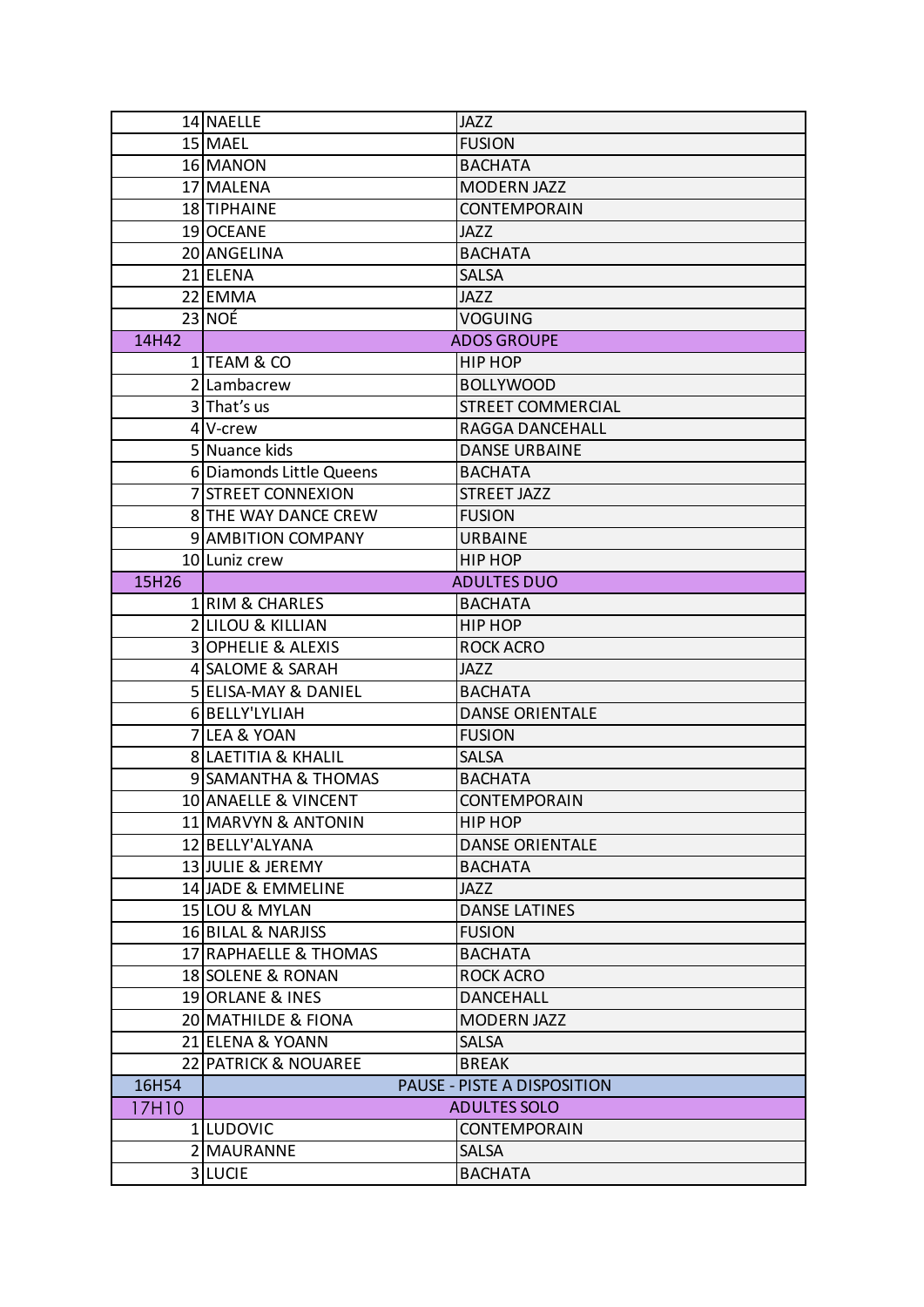|              | 4 MANON                           | MODERN JAZZ            |  |
|--------------|-----------------------------------|------------------------|--|
|              | 5 CELIA                           |                        |  |
|              | 6 SAMANTHA                        | <b>BACHATA</b>         |  |
|              | 7LAURENT                          | <b>ALL STYLE</b>       |  |
|              | 8ROSE                             | <b>DANSE ORIENTALE</b> |  |
|              | 9JJULIETTE                        | <b>FUSION</b>          |  |
|              | 10 JEREMY                         | <b>BACHATA</b>         |  |
|              | 11 MAÏLYS                         | <b>SALSA</b>           |  |
|              | 12 ANTONIN                        | <b>KRUMP</b>           |  |
|              | 13 ANAËLE                         | BOLLYWOOD/ORIENTAL     |  |
|              | 14 VINCENT                        | <b>MODERN JAZZ</b>     |  |
|              | 15 CHLOE                          | <b>FUSION</b>          |  |
|              | 16 JULIEN                         | <b>SALSA</b>           |  |
|              | 17 JULIE                          | <b>BACHATA</b>         |  |
|              | 18 DRINA                          | CONTEMPORAIN           |  |
|              | 19 DONYLLE                        | <b>FUSION</b>          |  |
|              | 20 AXEL                           | <b>GIRLY</b>           |  |
|              | 21 YOANN                          | <b>BACHATA</b>         |  |
|              | 22 LENA                           | <b>JAZZ</b>            |  |
|              | 23 TRISTAN                        | <b>DANCEHALL</b>       |  |
|              | 24 MANON                          | <b>MODERNE</b>         |  |
|              | 25 DIANE                          | <b>BACHATA</b>         |  |
| 18H50        |                                   | <b>ADULTES GROUPE</b>  |  |
|              | 1 VALKIRY CREW                    | <b>FUSION</b>          |  |
|              | 2 ladies and co                   | <b>ROCK</b>            |  |
|              | 3 Bella Crew                      | HIP HOP                |  |
|              | 4 Diamond Queens                  | LADY STYLING BACHATA   |  |
|              | 5 AC CREW                         | <b>URBAIN</b>          |  |
|              | 6 Fusion'ailes                    | ORIENTALE              |  |
|              | 7 Atelier NSA                     | <b>DANCEHALL</b>       |  |
|              | 8 All style & CO                  | <b>NEW STYLE</b>       |  |
|              | 9 Diamonds Shine                  | <b>BACHATA</b>         |  |
|              | 10 STRIKE OUT                     | HIP HOP                |  |
|              | 11 se retrouver                   | <b>JAZZ FUSION</b>     |  |
|              | 12 MADEMOISELLE CREW              | HIP HOP                |  |
|              | 13 Compagnie NSA                  | <b>DANCEHALL</b>       |  |
|              | 14 Hémysphère Dance School        | <b>URBAIN</b>          |  |
| <b>19H46</b> | <b>FINALES DIRECT ADOS DUO</b>    |                        |  |
|              | 1JADE & LINE                      | <b>FUSION</b>          |  |
|              | 2 LOLA & ETIENNE                  | <b>ROCK SAUTER</b>     |  |
|              | 3 MAISSANE & NESMA                | <b>FUSION</b>          |  |
|              | 4 BLANDINE & ALYSSIA              | <b>ROCK SAUTER</b>     |  |
|              | 5 CLARA & SACHA                   | <b>BACHATA</b>         |  |
|              | 6 RACHEL & TYFENE                 | <b>FUSION</b>          |  |
|              | 7 RAMI & FARES                    | <b>HIP HOP</b>         |  |
| 20H14        | PAUSE REPAS - PISTE A DISPOSITION |                        |  |
| 21h15        | PRESENTATION DES JUGES            |                        |  |
| 21H25        | <b>FINALES ADOS SOLO</b>          |                        |  |